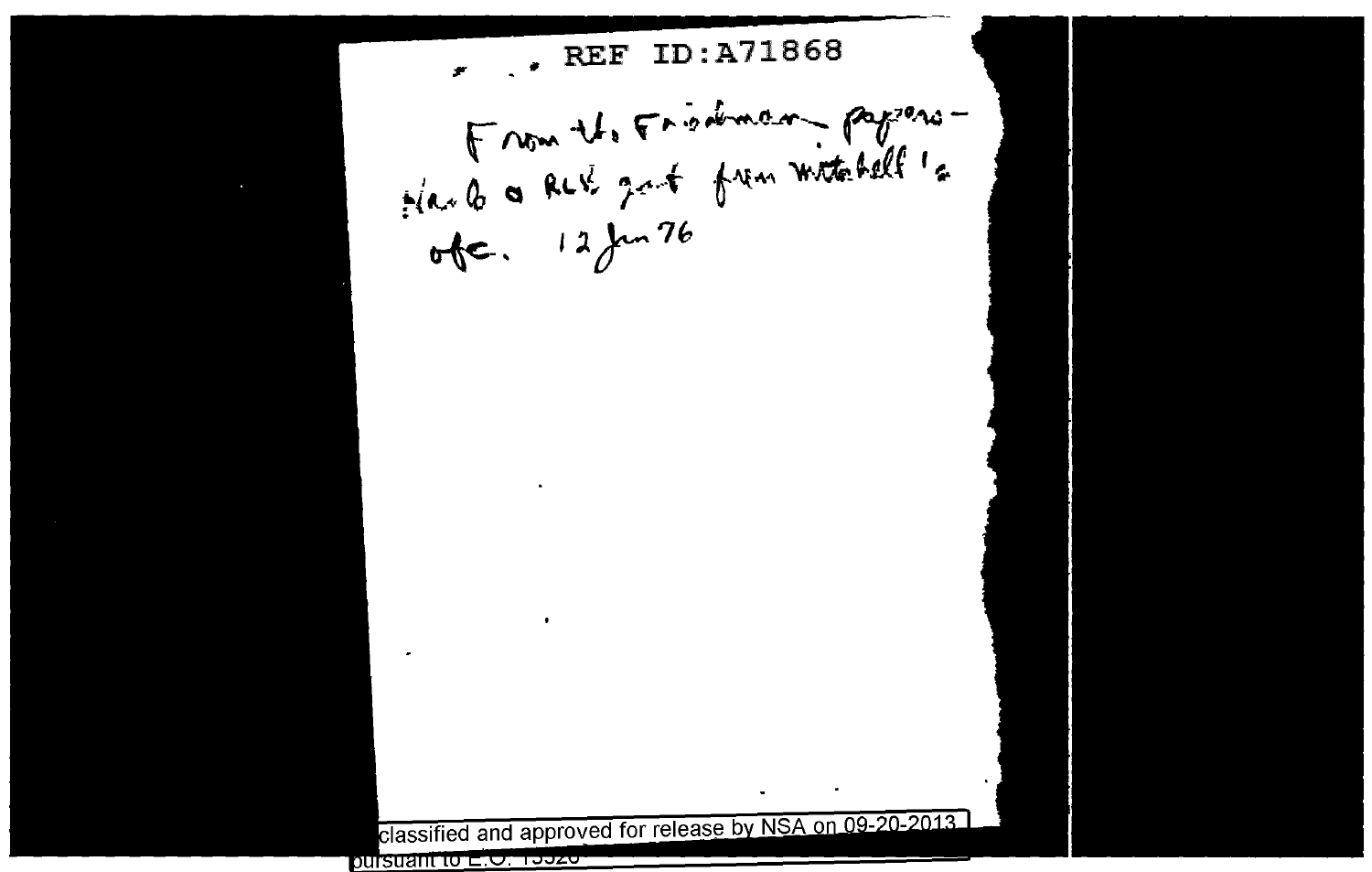REF ID:A7

 $erch 3, 1943.$ 

## MEMORANTUM FOR THE CHIEF OF STAFF:

Subject: Security of Signal Communications.

1. Considerable evidence has been amassed in the past 10 days indicating that State Department codes have certainly been jeopardized. Equally strong evidence indicates the probability that military intelligence codes, at least those in effect prior to March 1, have been compromised. It is not improbable that the codes and ciphers now being used by theater commanders have likewise been compromised.

2. The State Department has been apprized of the situation insofar as their code is concerned. What action will be taken by the State Department in regard to their own codes apparently has not yet been determined. The military attache codes were changed March 1. and this will give us a temporary measure of security.

3. The situation insofar as commanders of active theaters is concerned is sufficiently serious to warrant immediate and radical action. In the past the Nar Department for a variety of reasons, none of which are either sound or defensible, has stuck to the lazy man's way of having one code with a wide distribution in use. with the result that if the code is compromised in one place, then every message from any place in the world runs the risk of being intercepted and read. It is vital that we now initiate a system which will provide lateral communication between the ater communicated at the same time we have vertical systems of countration in different codes between theater commanders and mashington ad that if a code be compromised in one theater it will not affect objections in another. This system, coupled with a frequent change in codes and ciphers, should afford a reasonable degree of security.

4. It is recommended that:

nel.

a. Immediate steps be taken to provide six separate and distinct systems of codes and ciphers; these six systems to be put in effect at the earliest possible date as follows: